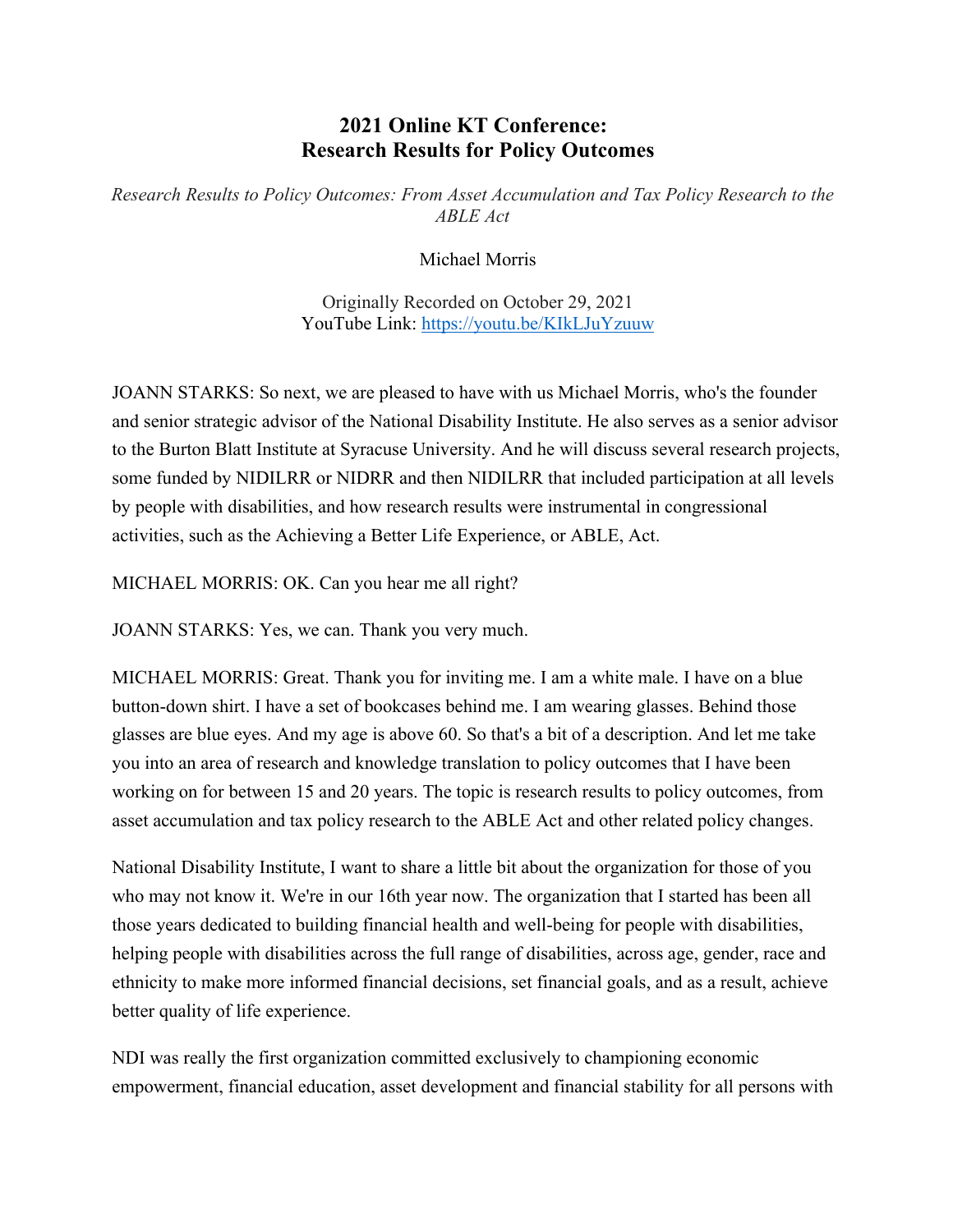disabilities. Our work, which takes us all across the country, we have very been much engaged in policy change at a city and county level, at a state level, and at a federal level. We effect change through public education, research, training, technical assistance, and a variety of innovative demonstration initiatives to test and build scalable and sustainable community-based models of intervention and measurable impact in terms of improved financial stability and security.

Our vision for the organization, which remains true today, is to envision a society where people with disabilities have the same opportunities to achieve financial stability and independence as people without disabilities. We have for many years now continuing to design and advance a roadmap for economic opportunity, building financial capability and participation in the financial mainstream for people across the spectrum of disabilities, whether that be a new level of employment, a new level of financial wellness, and the direct relationship between better financial health and improved physical and mental health. NDI, National Disability Institute, is committed to raising awareness of the challenges confronted by and designing solutions for individuals at the intersection of race, ethnicity, disability, and gender.

In 2000, when we were just beginning to look at some of these issues, there really was no disability organization or government agency at any level wanting to talk about or address the challenges of poverty confronting millions of Americans with disabilities every day. Having listened to just the prior presenter talking about parents with disability raising children with disabilities, there isn't a group who knows more about this subject in terms of extra costs of living a life with a disability, the limitations of public policy that limit savings and asset building. So, this has been the focal point of our work.

The organization was incorporated in 2005. The board of directors includes thought leaders in disability and the financial community. Our staff is located across the country, and is headquartered in Washington, DC. And in 2021, we have about 10 different public and private funders with varying activities, touching really thousands of people in all 50 states.

In addition to our funding from US departments of Labor and Education, the Social Security Administration, NIDILRR, and a variety of state developmental disability councils, we've been very fortunate, because of our work around financial stability, to be funded now for multiple years by Prudential, Bank of America, Citibank, JPMorgan Chase, Wells Fargo, and TD Bank. And a new funder, from a project we just learned about yesterday, will be a new project to help entrepreneurs and small business owners with disabilities overcome the challenges of COVID-19 in the greater DC area. That is going to be funded by the Small Business Administration.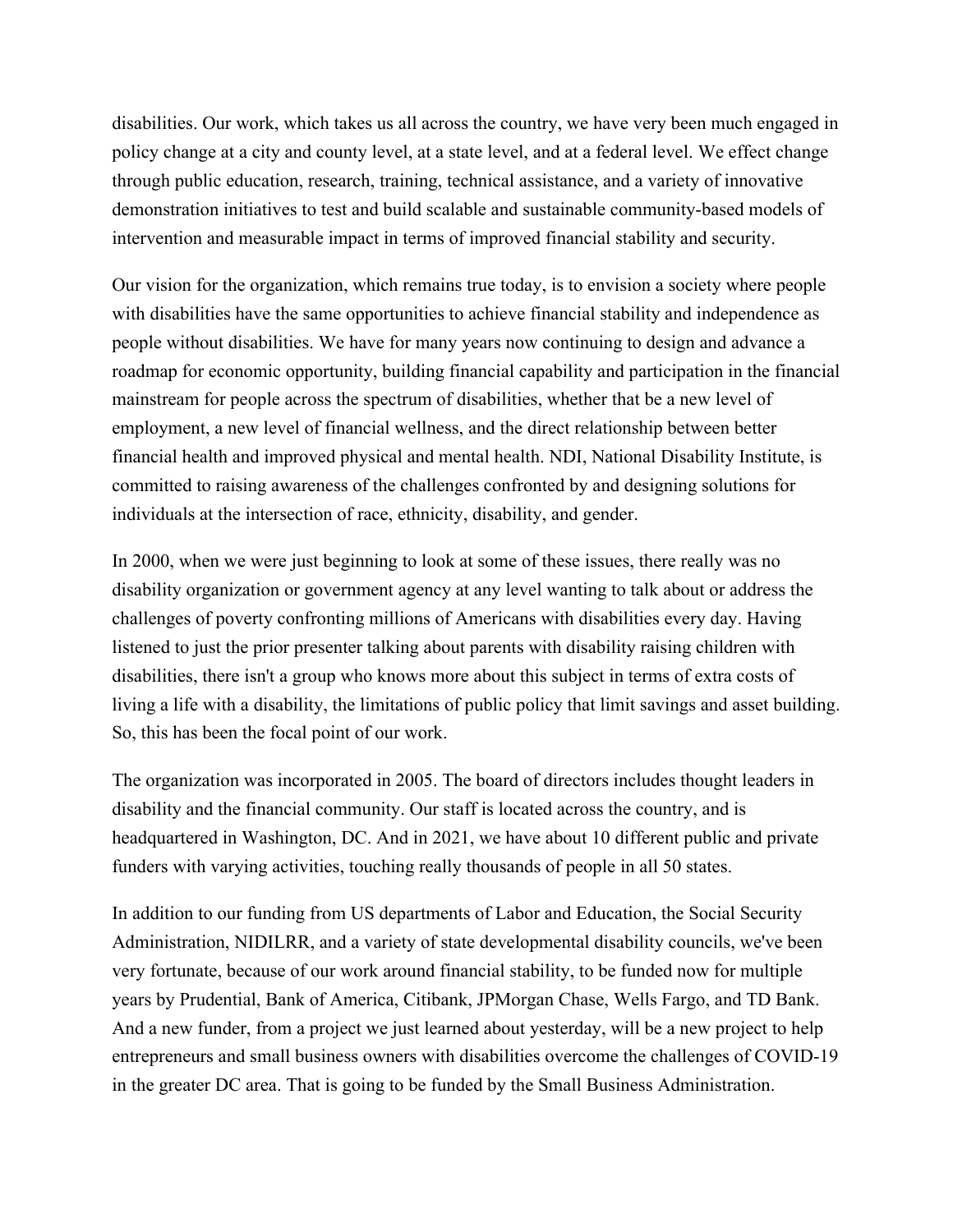So, let's start, really, at the beginning, in terms of our involvement first with NIDRR and eventually, of course, NIDILRR Our first project was in the years 2003 to 2008. We called it the AATPP project, an acronym for Asset Accumulation and Tax Policy.

What we were looking at, and really was very novel work at that time, was understanding different tax policy and different barriers, as well as facilitators, to asset accumulation that could improve the economic stability of people with disabilities. The AATPP project united organizations serving people with disabilities with credit unions and other financial institutions to do some really first of its kind, groundbreaking research on barriers and opportunities of tax policy as it helped or hurt people with disabilities to have a more stable and secure financial future.

There was a second NIDILRR project that followed that one. It was from 2008 to 2012. And its acronym was AAESS, the Asset Accumulation and Economic Self-Sufficiency project. And just my shout out to Dolores Watkins, who at that time was our NIDILRR project officer. What we were doing here was building on some of our early learnings from the prior project to continue to understand more about the economic status of working age adults with disabilities, continuing to explore systems barriers to asset accumulation and community participation.

Data analysis was used to identify increased use of asset building strategies, reduce dependence on payday and predatory lenders, how we could reduce debt and build changes in economic status and improve savings opportunities for people with disabilities. Our thematic analysis took us to individual interviews with people with disabilities, with different types of disabilities across the country, as well as focus groups that helped us gain a deeper understanding of individual and systems factors that diminish or facilitate opportunities to advance asset accumulation, selfsufficiency, and community participation, and how could we do a better job of measuring economic activity and its impact on individuals with disabilities.

We had a very significant collaboration with the IRS and were able to design and conduct an updated and extended benchmark study in 2009 to understand, again, more about the economic status of taxpayers, differentiated by disability and demographics related to gender and race and other factors, to help design future research. We also studied and began to produce new materials about asset development, our first curricula around financial literacy for people with disabilities to complement other poverty alleviation strategies.

So, in these projects, we had a lot of collaborators. In addition to National Disability Institute, we worked with the Law Health Policy and Disability Center that existed at that time at the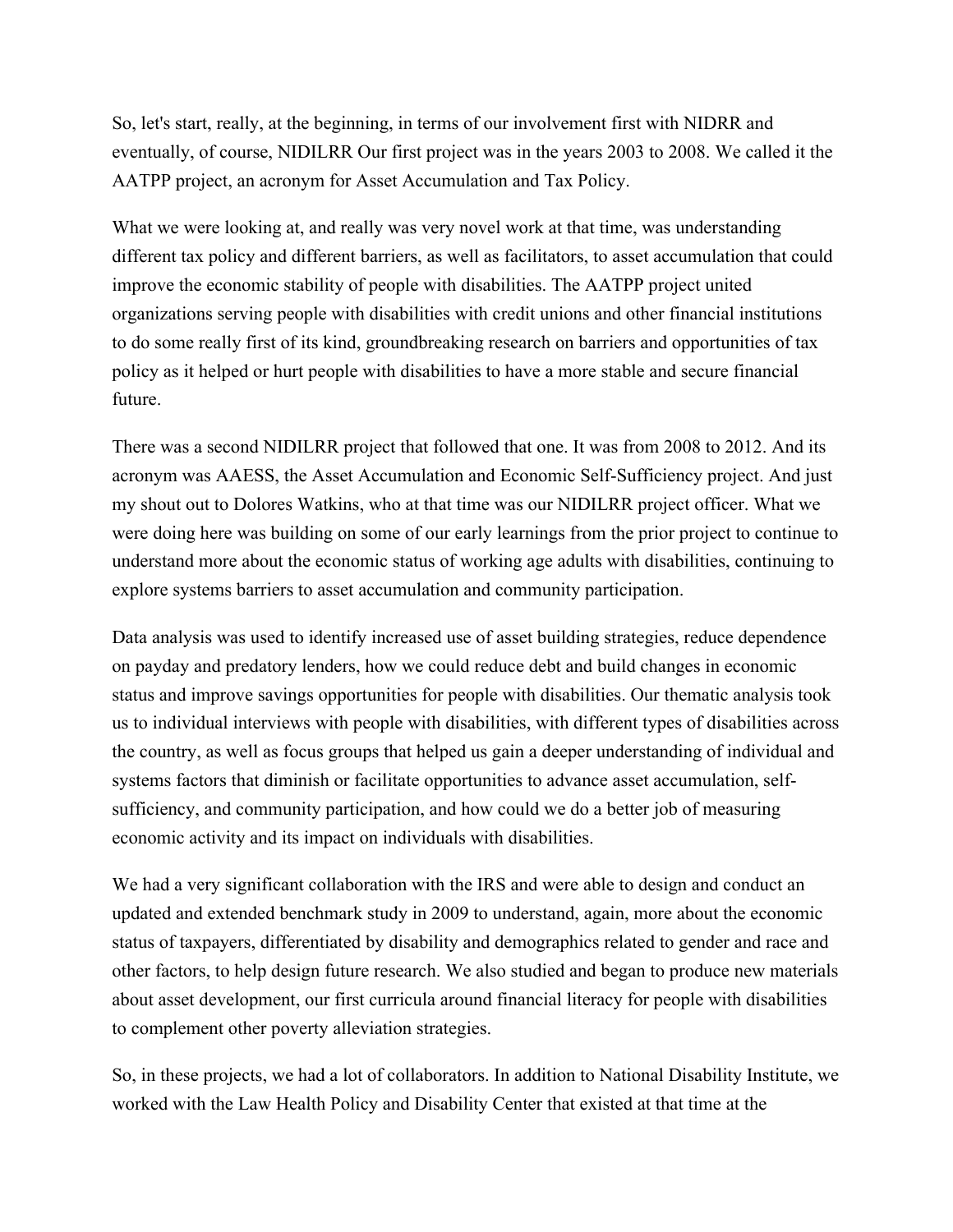University of Iowa College of Law. We worked at Southern New Hampshire University, School of Economic Community Development. We worked with the National Federation of Community Development Credit Unions, the World Institute on Disability, the National Cooperative Bank Development Corporation, and as I had already mentioned, the IRS.

We really had several key research questions. What policies, what public policies prevent the advancement of personal and economic freedom? What strategies effectively advance asset development for individuals with disabilities and their families at a community level? What services, policies and/or practices must change to increase effective and meaningful participation in asset development opportunities at an individual or community level for people with disabilities?

So, what were some of the things that we learned? In terms of barriers and opportunities in tax reform, I want to shout out to Steve Mendelsohn, an attorney, tax attorney who did just a tremendous amount of work on this project, and really studied our tax laws and the implications of implementation of a variety of tax laws. And what we learned from his research was that tax system subsidizes the preservation and growth of capital but does not necessarily encourage or subsidize the initial formation of capital.

We found that the tax code was not nearly as useful a tool as it could be in facilitating the acquisition of a stable middle-class status, something talked a lot about today, or the promotion of independence and self-sufficiency for low-income people with disabilities. To the degree that asset development strategies need to take their place alongside income maintenance, which is the basis of our social security benefit system for people with disabilities and part of the social safety net, we saw that there could be a lot of opportunity to use the tax code to facilitate savings and asset development for people with disabilities and help create a path out of poverty.

We also were looking at barriers to savings and asset development from consumer surveys and from multiple focus groups we did in different cities. And here, what we learned is something that, unfortunately, are issues we're still dealing with today, even though this research was done some 15 years ago. We saw that the eligibility for social security benefits still exist today requires evidence of an inability to work. If you have to prove you're unable to work, you're certainly not going to optimize your income production. You're going to remain out of work or below asset limits.

We learned that, for continued eligibility for SSI, there are limits in the ability to save. We learned that eligibility for SSI and/or SSDI creates disincentives to increase income production,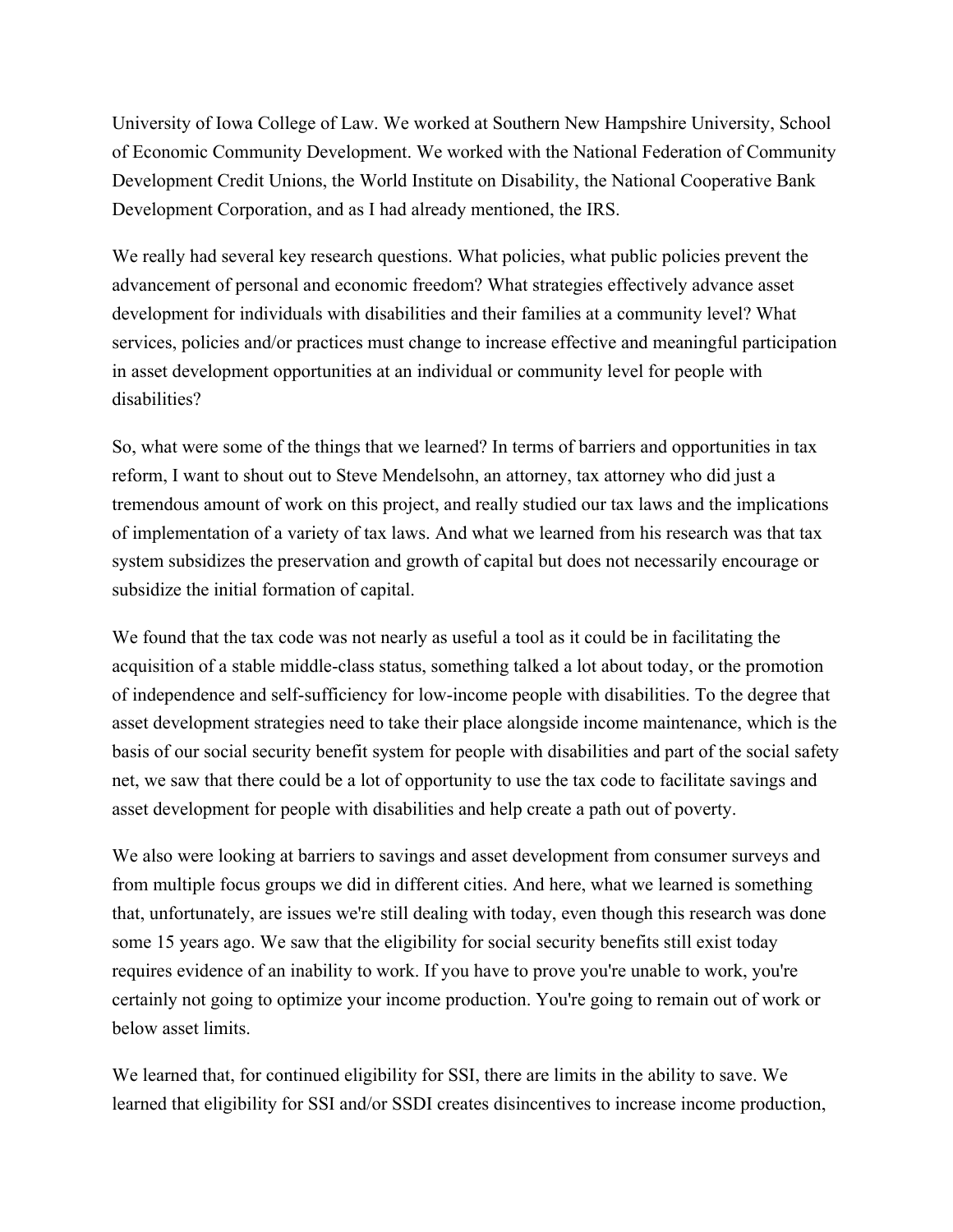which, if you were to pursue that, you in turn would lose health benefits, as well as your social security benefits, the health benefits coming through Medicaid and Medicare. We also realized that the problem was not just with the tax laws and social security laws, but there were other means-tested public benefits, such as food assistance, now known as SNAP, different types of housing assistance, and health care, which also has means testing, which creates disincentives for people with disabilities to save, grow their income, and begin to build assets.

We also, with the IRS, in a real groundbreaking study in 2006-- and I so wish the IRS had the kind of resources they had back then, because this is a study that should have been done at least every several years, even if it was every four years, but actually only took place once. The survey looked at over 3,100 filers who had walked into free tax preparation sites in New York City, Wichita, Kansas, West Palm Beach, Florida, and Boston, Massachusetts. And because they knew these individuals were people with disabilities, they were able to secure much more information about their financial behavior and their financial status.

What they learned, which is pretty shocking, is that only 30% of this 3,000 plus individuals with disabilities had a checking account. Only 12% of the 3,000 plus individuals had a savings account. And only 24% had both checking and savings account, which means 75% of the people that were part of this study did not have a checking account dealing with traditional financial institutions and did not have a savings account. One in three represented the status of unbanked.

Only one in four, we learned, were receiving the benefit from the earned income tax credit, despite all being eligible, which means, in effect, they were leaving money on the table that belonged to them, mostly people, but by definition, to be eligible for EITC, you had to be low, moderate income. So that monies could have had really significant benefit. But it was not being claimed, often, as we learned, because the person wasn't even filing an income tax return. They didn't have to because their income earnings were so low. But they didn't realize that, by not filing, they weren't gaining access to the earned income tax credit.

Why is earned income tax credit so important? It is the largest federal aid program benefiting working individuals and families. In 2007, EITC was approximately equal to TANF and food stamp programs combined. In 2019, more than 25 million eligible tax filers received almost \$63 billion in federal EITC credits during the 2019 tax year. The average amount received per tax filer was over \$2,400. Workers must file tax returns to receive the credit. I stated that. And an estimated-- this is the critical factor-- 20% of eligible workers did not claim EITC.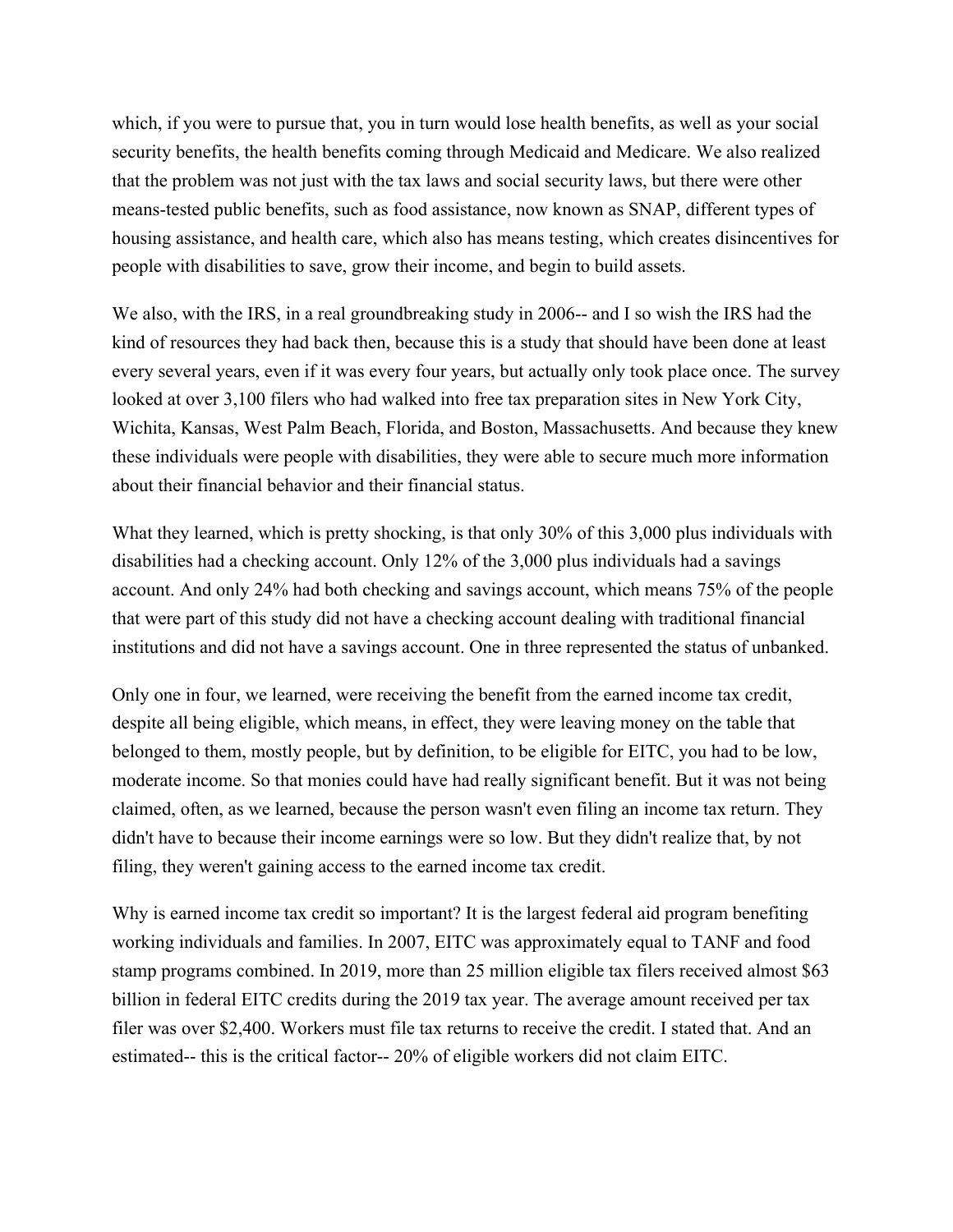So, as I turn from that work, it really took us to one of the things we were learning from our research. And that was the creation of the Real Economic Impact Tour. At its peak, it ran for over seven years. It was an eight-year collaboration with IRS. There were more than 900 public and private partners in 100 cities across the United States. We helped more than 1.5 million Americans with disabilities move towards greater financial stability by helping them file for EITC, child tax credits, other beneficial tax benefits. And look at that staggering number. More than \$1.4 billion in tax refunds.

NDI and IRS joined forces in 2005 to better serve taxpayers with disabilities in cities across the country. In many cities, this work still continues today. The number of persons with disabilities accessing VITA and realizing that they qualified for earned income tax credits increased dramatically over the years of this project. The percent increase in number of people with disabilities filing because of the Real Economic Impact Tour and working with the Volunteer Income Tax Assistance site was over 5000%.

We went from helping 7,600 people in 2005 to more than 400,000 people in 2012. And again, the amount of the tax refunds kept increasing every year. And that final statistic, there was over an 8,000% increase in earned income tax credit claims because of the Real Economic Impact Tour and VITA sites from when we started until the project really began to phase out in 2012. This would have never happened if it wasn't for the groundbreaking research that we started with early on in those two research projects with the IRS.

And again, just some of the big numbers between 2005 and 2008. Number of cities that were participating. Over 90,000 returns for people with disabilities were assisted in 2008, and they received over \$81 million in the aggregate, collectively, in returns.

So, what we learned from this work in EITC, no single disability organization, or if lots of disability groups could make this happen. We had a very broad coalition that include mayors' offices, United Way, taxpayer assistance services across the country, many different types of community action agencies, and many credit unions for working with us. We also were working, at that time, with AT&T, state developmental disabilities councils, centers for independent living, NCIL, National Council on Independent Living, Bank of America, and as well as some veterans service organizations.

The National Federation of Community Development Credit Unions, a network of some 230 credit unions, did some further research under that second NIDILRR study. They were trying to identify, really among the people they served, were there are people with disabilities, and how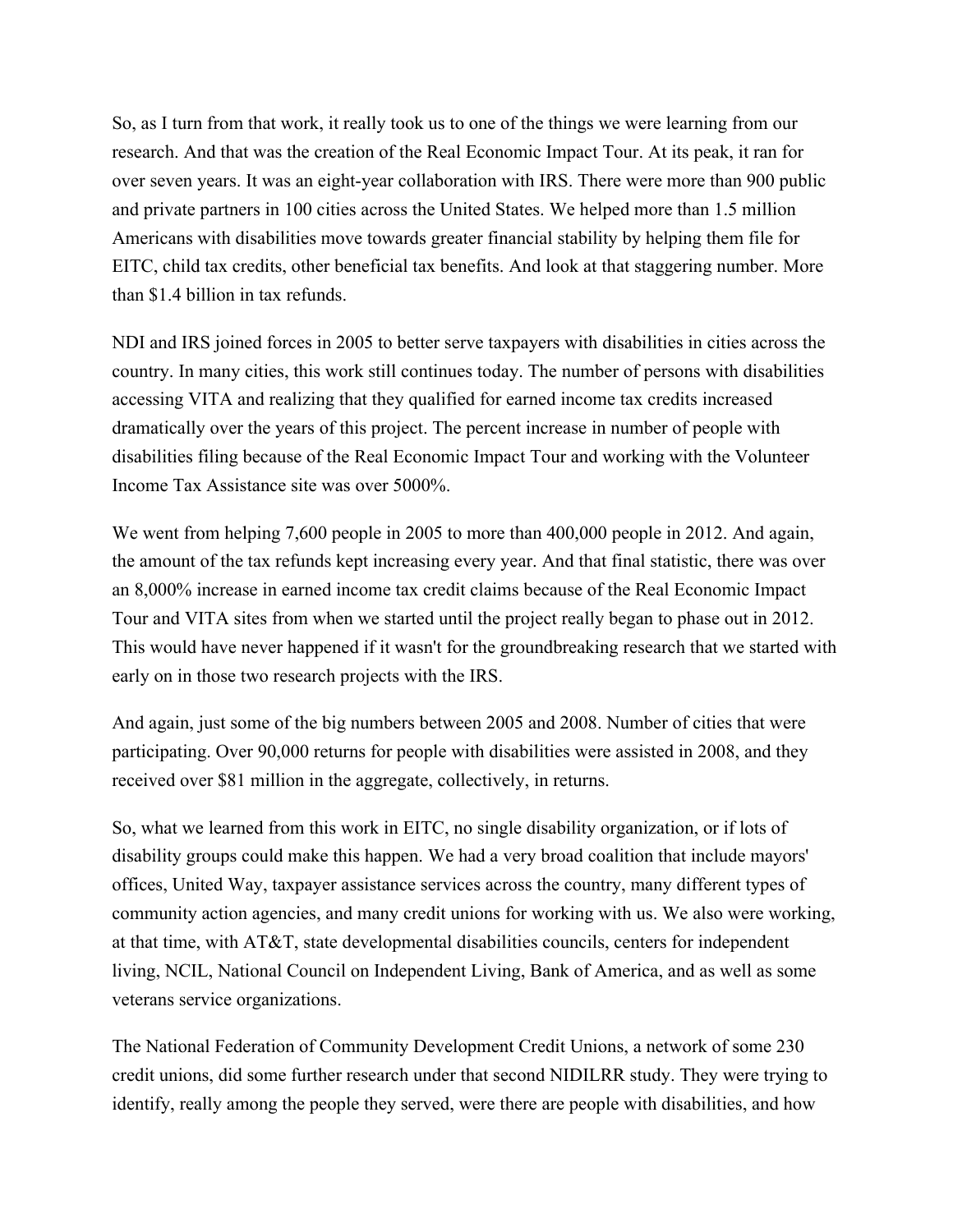could we help them do outreach and educate their staff to reach more people with disabilities and provide more traditional financial services. What we saw was, over a period of about three years, an increased percent of customers with disabilities, a move from 8% to 11%. 18%, or more than 45 credit unions, made policy and operational changes to be more sensitive to disability issues.

That was both in terms of accessibility, as well as customer service. We developed together a disability supplement to Each One, Teach Many financial education curriculum that, during the course of that project, served over 1,800 adults with disabilities. And I think a pretty amazing number, 38% opened savings accounts for the first time.

Well, so that was some of the early history of two NIDRR projects that National Disability Institute was involved with, with many other groups. It really provided us some of the early learnings that provided some the foundation for what was to follow. And that was the Achieving a Better Life Experience, or ABLE, Act.

The ABLE Act of 2009, HR 1205, was introduced in the 111th Congress, first session. It was introduced by Congressman Crenshaw from Florida and Congresswoman Rodgers from Washington state. The bill was referred to the Committee on Ways and Means and the Committee on Energy and Commerce. It proposed for the first time to amend the IRS code, the tax code, to provide for the establishment of ABLE accounts for the care of family members with disabilities. The short title-- this was the original title-- was Achieving a Better Life Experience Act of 2009.

The purposes, as it was first introduced in Congress, was to help assist individuals and families save private funds for the purposes of supporting individuals with disabilities to maintain health, independence, and quality of life, and to provide secure funding for disability-related expenses that would help individuals with disabilities who would be the beneficiaries of these accounts- and here's the key-- that would supplement but not supplant benefits provided through private insurance, Medicaid, SSI and/or SSDI or other government-supported benefits.

The ABLE Act didn't make it in that first entry. It was reintroduced again in 2013. And again, it was an attempt to move the bill forward. Each time, there were more people hearing about it. It was gaining bipartisan support. And when I say bipartisan, that was people to the extreme left, people to the extreme right of the political spectrum, moderates, progressives, liberals, conservatives really were getting to hear from families about the extra costs of living with a disability, and how much difference an ABLE Act could make if it would not, in any way, adversely impact other public benefits that were means-tested.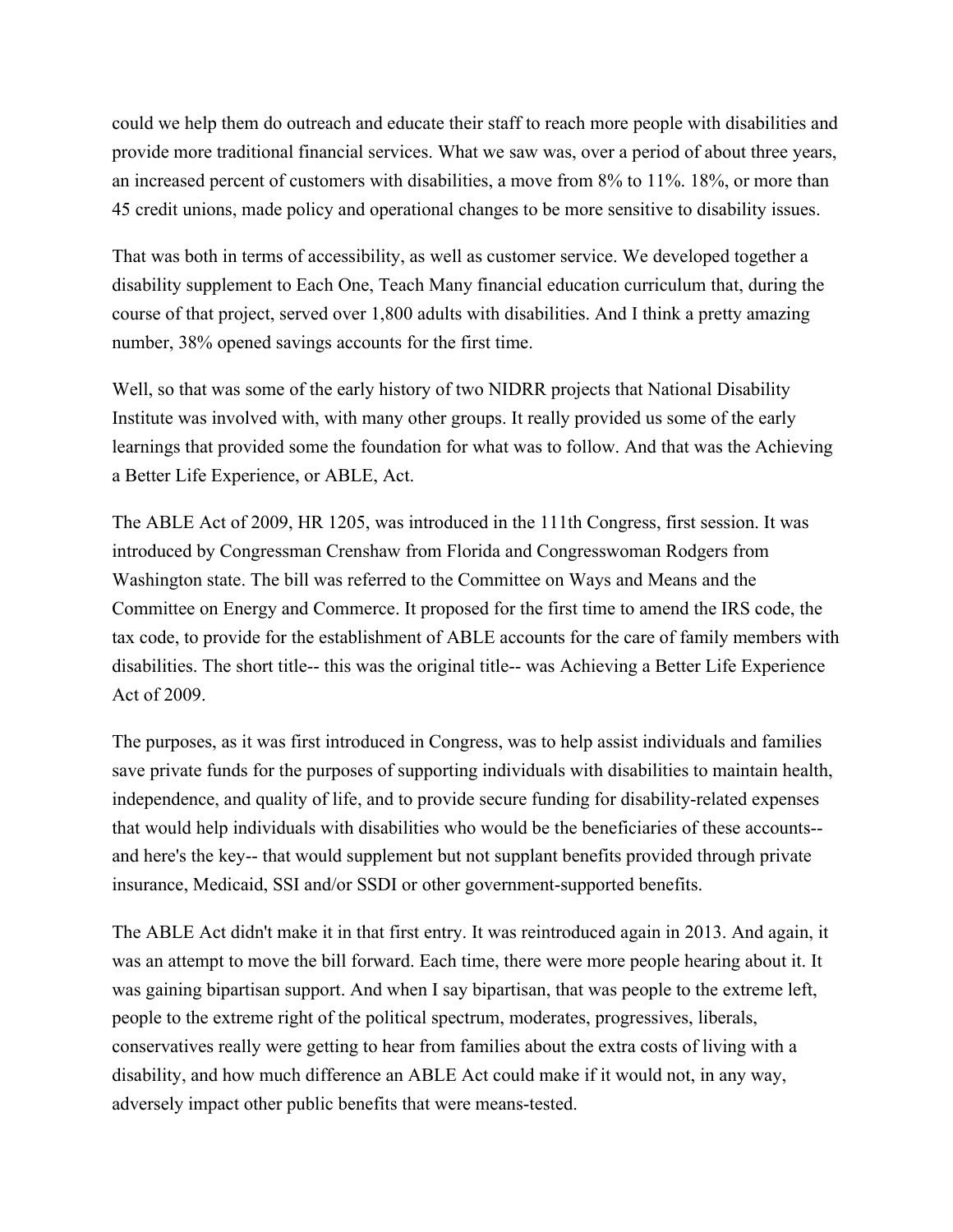Again, the purpose was to save money, private funds going into these accounts from the individual with a disability, from family members, from others to provide secure funding for disability-related expenses, but not to supplant, not to substitute for very important public benefits programs. The report, ABLE Act of 2014, the one that finally did pass, the committee said this.

"We recognize the special financial burdens borne by families raising children with disabilities and the fact that increased financial needs generally continue throughout the child's lifetime. Present law provides for various types of tax-advantaged savings arrangements. However, none of these arrangements or pieces of the tax code adequately serves the goal of promoting savings for those with financial needs. The creation of qualified ABLE programs with tax-favored treatment of ABLE accounts for eligible beneficiaries will assist families and disabled individuals in meeting their financial needs."

So really, a story that had, at its earliest point, some beginning research that NIDILRR actually funded. We're exploring what was the positives of the tax code, what were the barriers in the tax code. What were some of the problems that means-tested benefits that really prevented individuals with disabilities from savings and growing assets? ABLE was a response to that. The actual concept didn't come from high-paid lobbyists. It didn't come, really, from any of the national disability organizations.

It came from a group of parents in Northern Virginia, who sat down with their congressman to talk about how the fact they could save in a college savings, or what's known as the 529 college savings plan, set money aside for college-related expenses, but they weren't sure that their child with a disability would be going to college. Couldn't there be some other type of individual savings account? And so, the ABLE Act is really section 529(a) of the tax code, and in many ways, loosely modeled after that college savings program, but with many very significant differences. The intent of the ABLE Act is, to be clear, that such savings accounts would not adversely impact eligibility of individuals with disabilities for means-tested public benefits, such as SSI, Medicaid, food, and housing assistance.

From research to knowledge translation. I think an important point here is research alone does not produce policy change. People produce policy change. Without the active involvement of critical stakeholders, who, in this case, are parents of children with disabilities and adults with disabilities, who get actively involved in informing and educating policymakers, this change from research to knowledge would have never happened.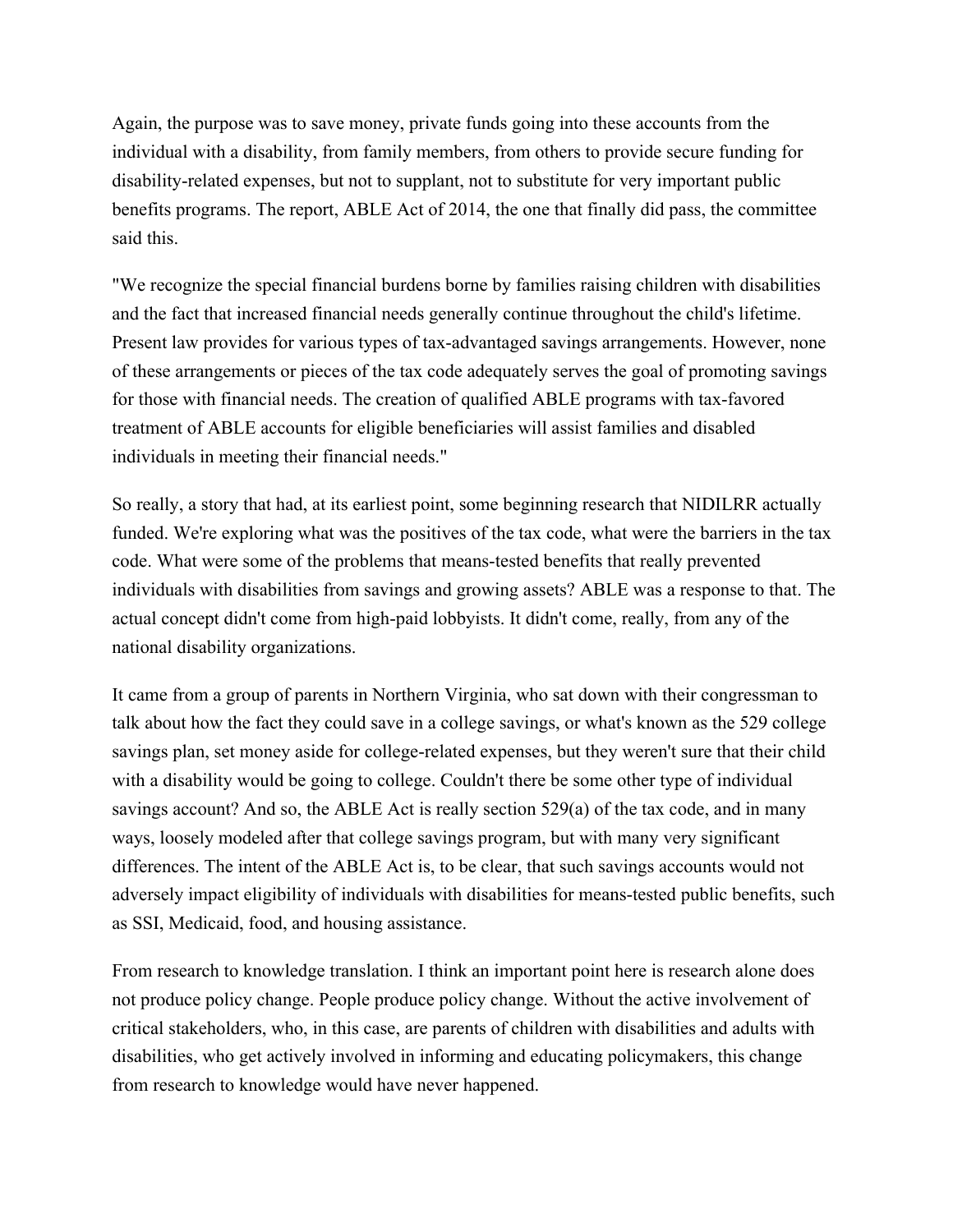Representative Crenshaw from Florida was moved to introduce the bill based on personal stories from families who shared with him the challenges of extra costs, and how they were discouraged from savings and really were facing for their child, as they become an adult, to have a life sentence of poverty because of means-tested public benefits. Although it took multiple two-year sessions of Congress to move the ABLE Act to passage, it was the extraordinary efforts of families nationwide, who validated the compelling need for this legislation, complemented by the qualitative and quantitative research funded by NIDRR that produced this historic change to the tax code.

From research to knowledge translation. What we have done here is reinforced the importance of participatory action research. People with disabilities were very much informants and part of the research team in those two projects funded by NIDRR. People with disabilities helped formulate the research questions. They served as members of the research team. They helped analyze research results and helped formulate findings. And then, most important of all, they really led the knowledge translation activities and complemented with qualitative evidence, their own personal stories, their active voices, their experiences to inform and change public policy at a federal level.

Just a little bit more about ABLE, if you're less familiar with it. Here's a story of Rachel Mast. She was involved with helping the state of Kansas pass their version of the ABLE Act. Rachel is enrolled in a college program. She deposits all her birthday and graduation money into her Kansas ABLE account. She uses it to help cover college expenses. And Rachel, who I've had the pleasure of meeting on webinars, her big goal with her ABLE account is someday to have a home of her own. And it's not any home of her own. She's saving for the pink house she dreams in, a house painted pink. That's her desire of living in one day.

A few quick-- and I'm going to go through some of these very rapidly-- ABLE Act basics. Millions of individuals with disabilities receive different types of public benefits. The resource limit on an individual level in SSI is \$2000. And it's that or a similar low amount in many other means-tested benefits. The ABLE Act, signed December 19th by President Obama, 2014, created these tax-advantaged savings accounts, which today, because age of onset of disability must be before age 26, allows some 8 million people with disabilities to finally save more than \$2000, the resource limits of multiple public benefits. The final regulations were just finally published November 19th, 2020.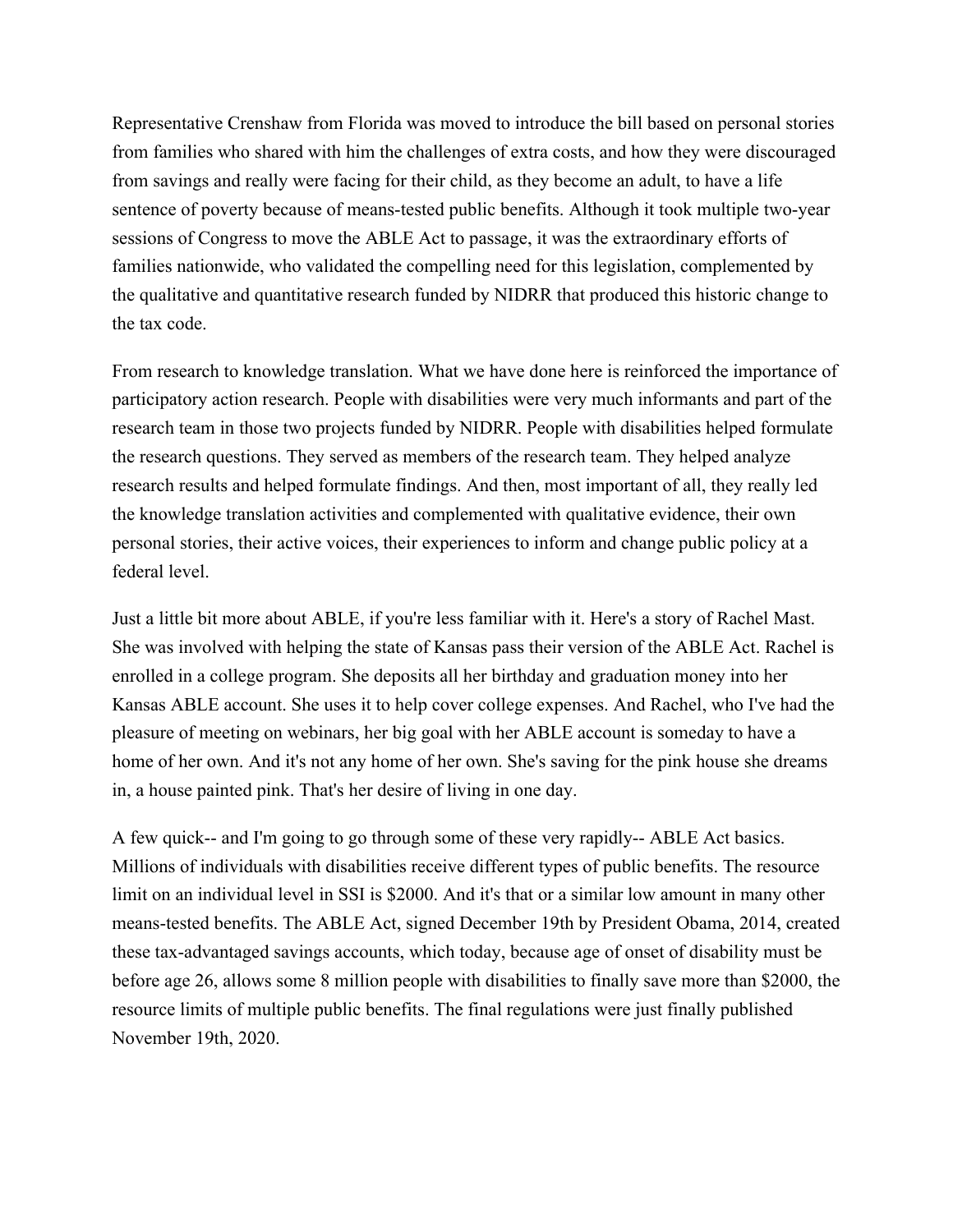ABLE account, tax-free savings and investment account, so the money that's growing, that's put into the account, when it comes out, you don't pay taxes on it. You get the full benefit of the money to pay for qualified disability expenses.

Why the need for ABLE accounts? Well, here, again, funds in ABLE accounts supplement those other federally funded means-tested benefits. You can save up to \$100,000 with not impacting your SSI. There is an annual limit of about \$15,000 that you can put into an ABLE account. You can actually do more than that if the person with a disability is employed and is not participating in a retirement program. Could go as much up to about \$27,000 a year.

Who is eligible? Onset of disability before age 26. If you're receiving SSI or SSDI, you would automatically then be eligible, but you don't have to be on benefits, something a lot of people don't realize. You could get a letter signed by your physician or a qualifying physician that certifies your disability was significant and happened before age 26.

I talked about annual total of 15,000, although, as you see, can go up to 27,000 if you're working and not participating in a retirement plan. You can put earned income, unemployment insurance, COVID stimulus payments, tax refunds, friends and family can contribute, money can come from a pooled trust or special needs trust. You can even roll over money if a family had set up a 529 college savings program and want to put some money into an ABLE account and still have a college savings program, as well.

This is the best part. Qualified disability expenses is as broad and diverse as you can think of. Education, housing, food, transportation, legal fees, benefits counseling, financial counseling, costs not covered by others in terms of health care costs, health prevention and wellness, technology purchases, buy a van, buy a home. Very, very broad.

ABLE savings can really, for people with disabilities who really want to be employed, this could be really a change maker. The funds could be used for additional job coaching, for transportation to and from home to work, for additional counseling services, to purchase assistive technology, to create self-employment opportunity, to pay for respite services, to supplement housing costs and cover them, to enhance the creation of a PASS plan under social security. And ABLE is a protected account for retirement savings.

Qualified disability expenses are many of the things I talked about, and also can relate to education expenses, tuition, books, fees, laptops, fees for skills licensing, or even participation in internships, dormitory or housing fees, and costs associated with self-employment.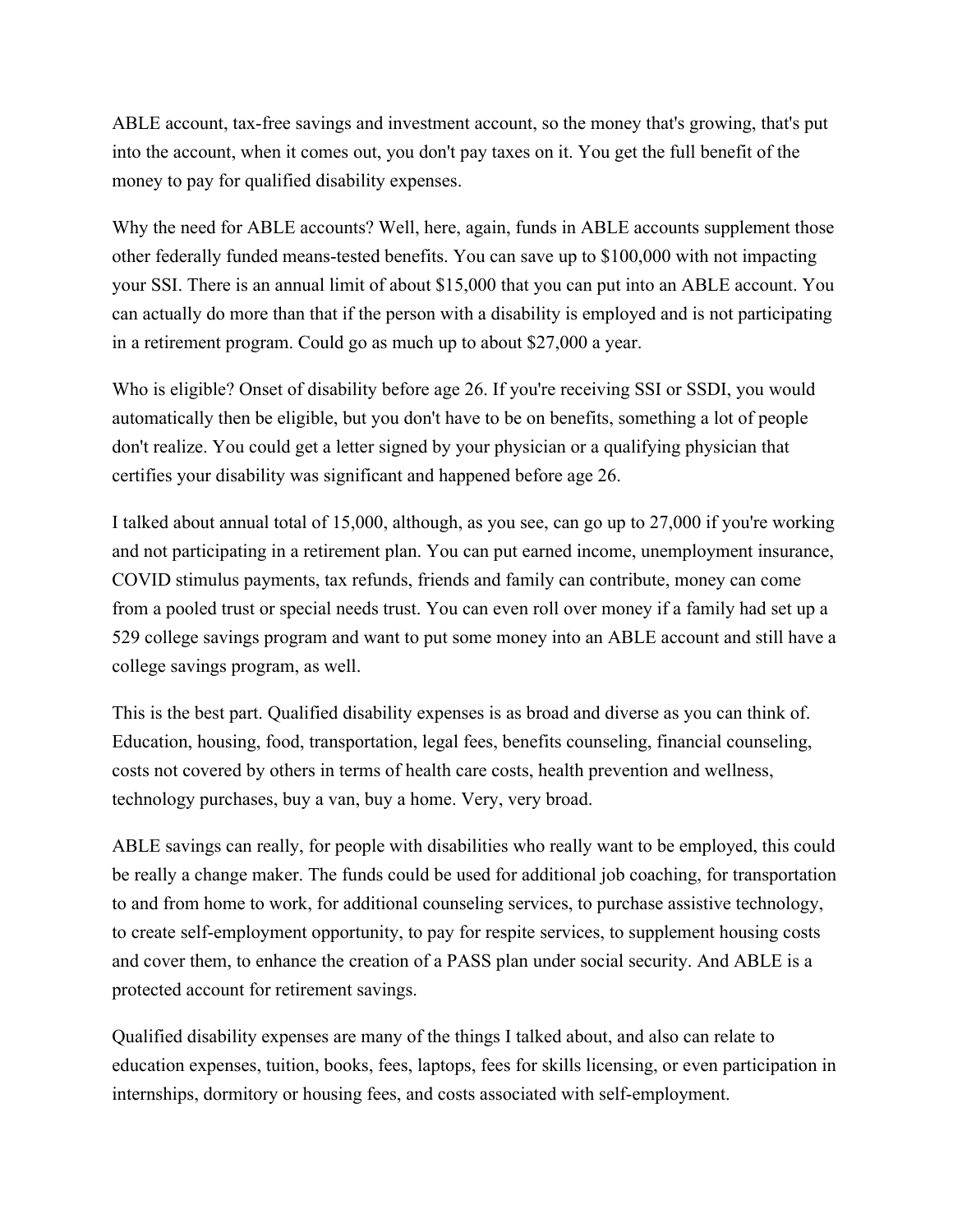This slide is just showing one of the great parts of ABLE is a recognition, with the stories families told, is that their needs are not just long-term. There are short-term needs, as well. And so, an ABLE account can be used like a checking account. It can be used once a month. It can be used once a year. It can be used when you need it, and also for those long-term goals related to retirement someday, home modifications, or even the purchasing of a condo or moving out of your family home and paying for rent in a home of your own.

When is the right time to open an ABLE account? For a family, as soon as you know your child is a child with a disability, talk to your state ABLE program or visit the ABLE National Resource Center, ablenrc.org, a program of National Disability Institute. Over a million people a year visit the website. You can learn everything you need to know about ABLE eligibility, the benefits of ABLE, comparison chart of different state ABLE plans. There are over 40 states that you may be able to choose from.

But here's one critical thing. The person who has a disability can be working. It's not the same definition as in SSI or SSDI. And as a result, lots of people get confused and think, well, I'm working, I'm not eligible for ABLE. Lots of people get confused, I'm not on social security benefits, I'm not eligible for ABLE. Not true, and one needs to look into it further.

Where does ABLE stand today? 43 states, plus DC. IRS finalized regulations in 2020. And there is legislation, has been pending for several years now, an amendment, the ABLE Age Adjustment Act to move who's eligible from age 26 or younger age of onset of disability up to age 46. There are about 8 million people eligible today. We think it might add another 6 million people being eligible.

And what do we know about the pickup on ABLE accounts? As of the end of the second quarter 2021, over 100,000 ABLE accounts nationwide. Over \$878 million in assets. I believe, by the end of this year, we'll be up to about 120,000 ABLE accounts, and we'll go over that magic number, over \$1 billion being saved and invested in ABLE accounts to pay for short-term or long-term needs for better quality of life experience.

This, again, about the ABLE National Resource Center. You can learn a lot more there. It has all kinds of charts and tools, a roadmap to ABLE enrollment. And then after you enroll, setting financial goals, building a circle of support, monitoring your account, and celebrating being ABLE, celebrating those new opportunities that are available in your life. I look at ABLE as a down payment on freedom.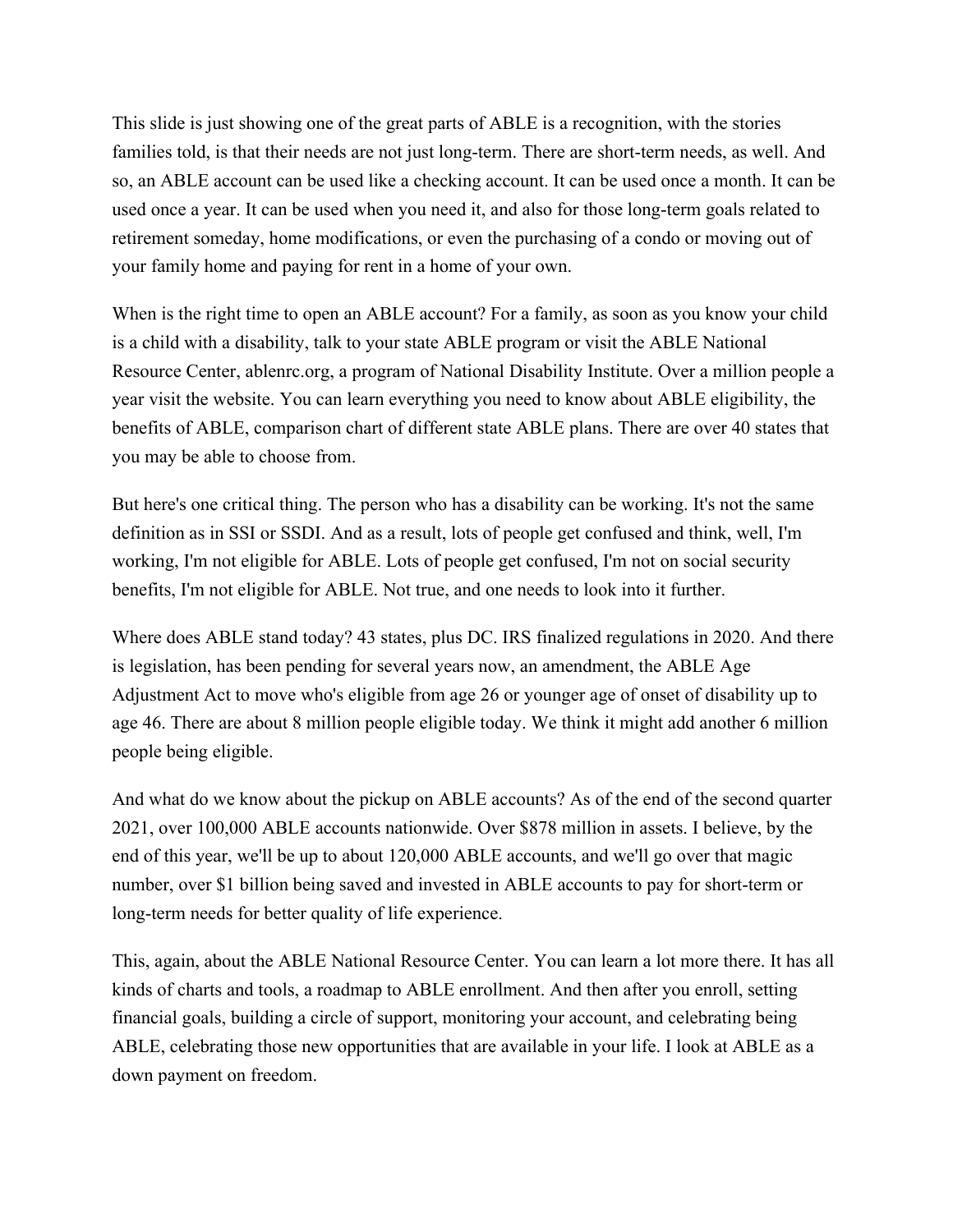Another ABLE account owner, Ed Mitchell, I often appear on panels with. Ed works at an independent living center in the state of Tennessee. He already, with his ABLE funds, has been able to buy a modified van. So, he has his own means of transportation. And he's looking eventually to move from home and have a home of his own.

So, employment and ABLE savings can change the cycle of poverty for working age people with disabilities. Whether you're white, Black, brown, Indigenous, people with disabilities have higher poverty rates. This is some of the research NDI has been doing more recently, where a lot of people, I think probably everyone on this call knows, yes, more people with disabilities live in poverty, but what this particular graph is showing is that if you're Black and not disabled versus you're Black and disabled, there's a two to one difference.

So, 17% of the Black population in this country live in poverty, but 36% of the Black population with disabilities lives in poverty. And we have similar disparities across the board. If you were to combine it all, about 11% of individuals in this country are living in poverty, and about 26% of people with disabilities are living in poverty. If you are eligible for an ABLE account, you begin to have a savings account and still have public benefits that are absolutely essential for your quality of life.

And I like this one because it's how little we know about disparities of wealth, of assets. The most shocking is for-- this is data from 2019-- average white wealth of families, about \$132,000. If you move that to Black families, it's \$14,321. Now, here's what's so critical about the difference. If you are a white family but with an adult with a disability, it goes from 132,000 down to 27,000. If you are a Black family without a disability member, it was 14,000, but Black family member and a head of household or a significant person in that family, it goes from 14,000 down to \$1,282.

Across all racial and ethnic groups, there's a lower percentage of people with disabilities saving for unexpected expenses. A lower percentage of people with disabilities who are also Black and Hispanic are saving for unexpected expenses. So, we have these disparities between no disability and disability, but further extended by challenges of also race and ethnicity.

What's the next generation of financial behavior research? Well, first, one of my greatest challenges has been as someone who has been funded many times in different NIDRR projects. And NIDILRR has many research and training centers. They have never funded a research and training center. Before, we might have called it to focus on poverty and disability, but today I would say that's the negative. What it really should focus on is savings and asset building for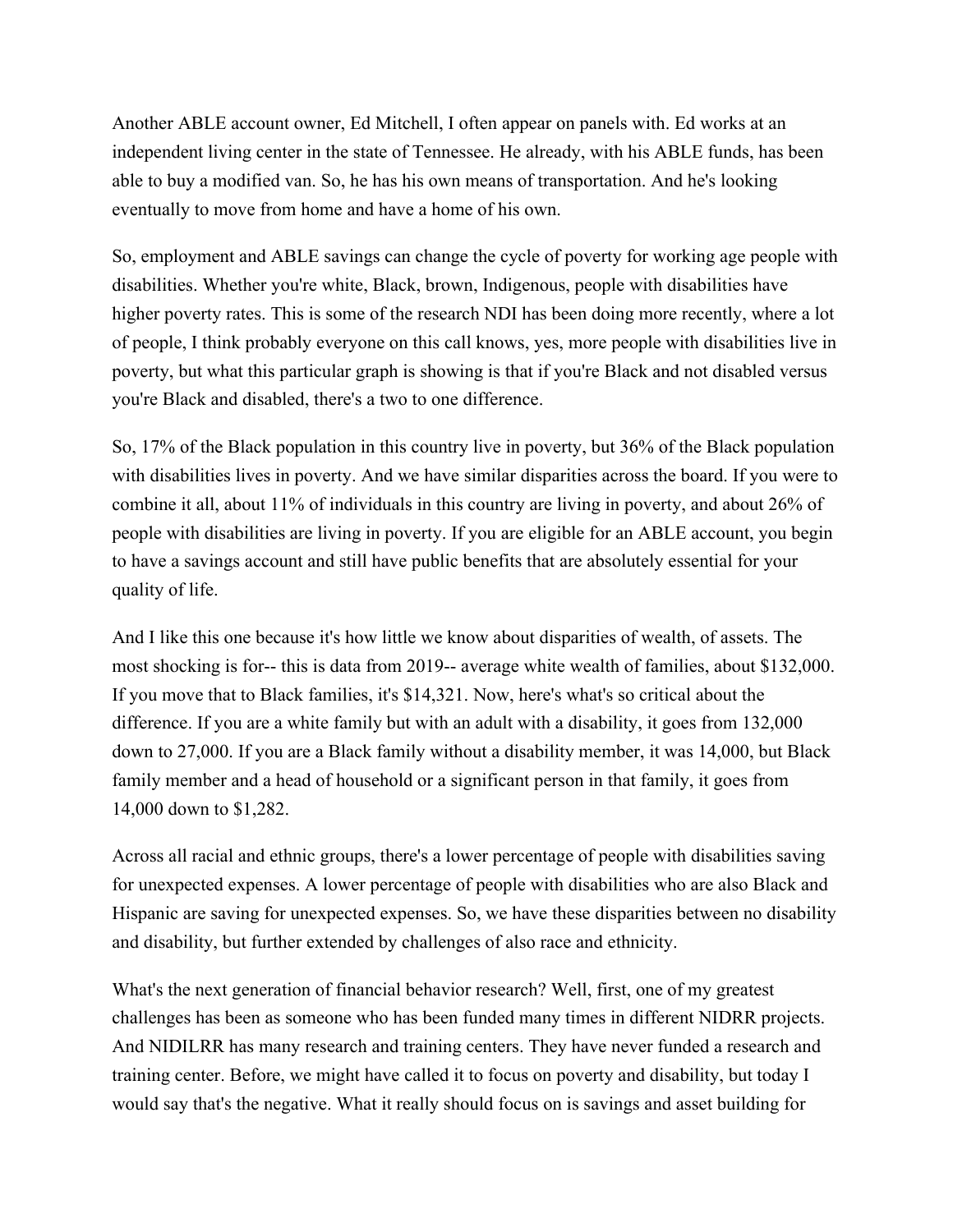people with disabilities, how do we advance economic self-sufficiency. So rather than a smaller project, an entire center.

What could we do there? There would be quantitative and qualitative research on the impact of ABLE accounts on quality-of-life experience related to employment, independent living and community participation. We need to test the impact of different interventions to improve financial health and the behavior of individuals at the intersection of race, ethnicity, gender, age, type of disability, and sexual orientation, whether that be benefits counseling, financial education, and other interventions we're now experimenting with. There needs to be, across the federal government, better data and more data collection and analysis of the disparities of financial health and behavior, comparing individuals with and without disabilities.

Here is a long list. Hopefully, this PowerPoint will be available to you. Many other resources that are available from National Disability Institute. We have the ABLE National Resource Center. We have a Center for Disability-Inclusive Community Development. We have several papers on the extra costs of living with a disability, resetting the policy table, and also papers on financial inequality, race, ethnicity and disability.

So, I leave you, really, with two thoughts. What's on this last slide is a statement from Zadie Smith. Many of you may know is a very accomplished author. And this is what she said, what's highly relevant to our discussion. "Progress is never permanent, will always be threatened, must be redoubled, restated and reimagined if it is to survive." In terms of disability policy, it will not change without the tenacity, collaboration, and commitment of people with disabilities, with allies, organizations and individuals without disabilities, seeking policy change, changing the tax code.

There's more to be done. Changing social security eligibility rules. There's more to be done. And one of my major efforts right now is changing the regulations of the Community Reinvestment Act that will compel banks that spend over \$400 billion a year meeting the needs of low and moderate-income people in low and moderate-income neighborhoods to be focused intentionally on meeting the needs of low and moderate-income people with disabilities through investment, savings and improved services.

I hope what you take away from what I've shared with you is the power of stories that complement quantitative and qualitative research, and that you will join in really a push, where policy that could be changed that changes the economic advancement of people with disabilities. We are in our infancy, where I would have thought we would have made more policy change in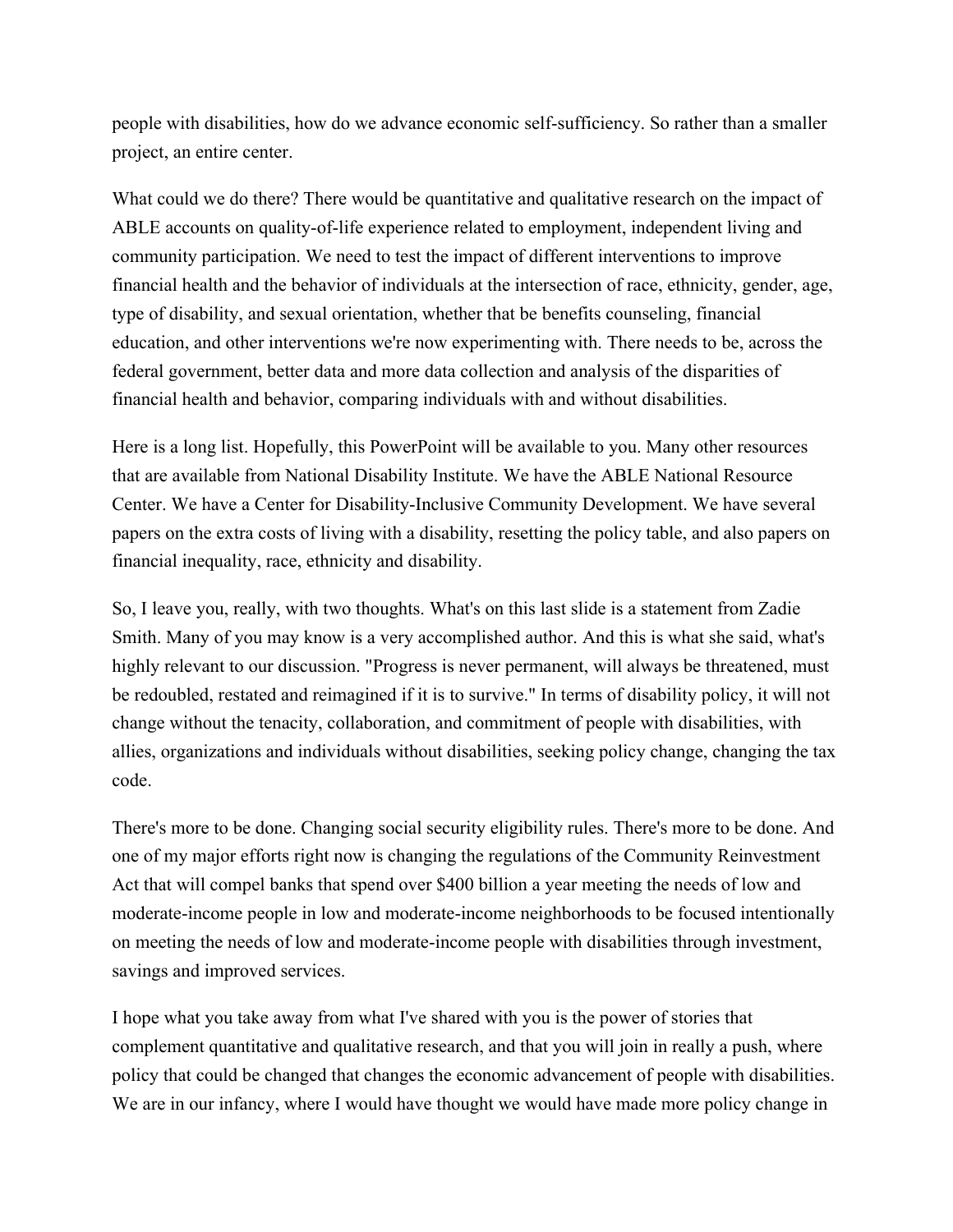the 20 years since we started this research. I'm hopeful and optimistic for the future. And really, a statement which is being promoted now by the Ford Foundation is there can be no economic justice in this country without disability, without people with disabilities being part of the equity discussions. And that include the intersectionality of people with disabilities also identified based on race, ethnicity and gender. So, thank you so much, and I'll turn it back to whoever I turn it to.

JOANN STARKS: Actually, it's Joann. I'll take it for just a minute. Thank you so much, Michael. Another wonderful session, where you covered so much material, and in a great time span that you've mentioned. And one of the things I wrote down was that ABLE is a down payment on freedom. I really like your positive outlook on that, instead of looking at the negatives and the deficiencies. So, we are time now for our discussion session, so I'll hand it over to Kathleen and our three reactors. Thank you.

KATHLEEN MURPHY: Great. Thank you, Joann. So, giving everyone who's a reactor a chance to turn the camera on. Please stay with us, Michael. There's been a very active chat here. But we do want to give our reactors a chance to react. And if you're just joining us, very briefly, we're here

We're here with Dahlia Shaewitz from the Institute for Educational Leadership, Piper Hansen from the University of Illinois Chicago, and Marsha Ellison from the University of Massachusetts Medical School. So, if you were here last time, you'll know that we're going to reverse order. And so, we're going to hear from Dahlia first.

DAHLIA SHAEWITZ: OK, great. Thanks, Kathleen. Ditto to what Joann said, Michael, this fantastic presentation, second fantastic presentation this afternoon. And as you mentioned, folks on this call are well aware that the data show that poverty begets disability and disability begets poverty.

We also know that parents and other adults with disabilities are more likely to live in poverty and face greater barriers to education and employment. The work of NDI is impressive. I've been watching you all for a long time. And I like that you're dealing head on with the issue of money and financial resources for people with disabilities.

They not only need good paying jobs and careers, they also need savings and expanded options for savings. And there's, of course, the larger structural issue that you touched upon when you mentioned social justice. We are in a capitalist system. There are limited social safety nets to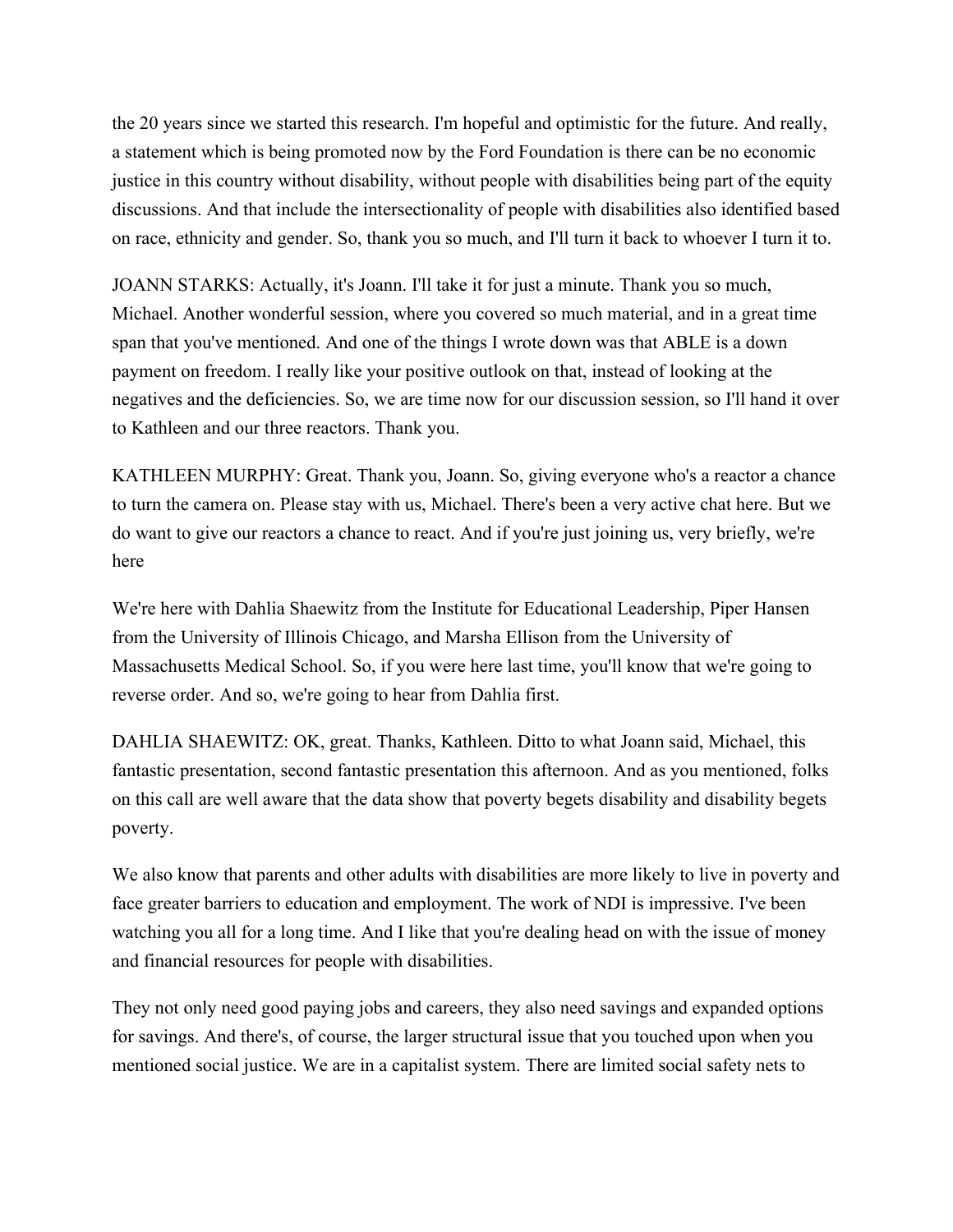help people with and without disabilities to maintain and grow their wealth and to achieve financial stability. And that is my opinion, not the opinion of NIDILRR or any federal agencies.

But I'm just wondering aloud, how this work and these terrific programs can counterbalance those larger systemic issues that are working against success just because of the way they're set up. Some of the chat comments have been about how complicated the system is. And they shouldn't need special training just to be able to apply for benefits. It should be pretty straightforward.

And you've mentioned some things, change laws, change policies, change the tax codes, highlight the needs of low- and middle-income people, particularly people from diverse racial and ethnic groups who are facing multiple barriers. So, I actually have three questions. You can pick one, two, or three.

I really like the each one, teach many. I'm wondering, is that over? Or is it going to be extended? Will it be expanded further or shared?

Two, how can disability research and policy, not just yours but in general, we really see a lack of diversity within the disability community in policy spaces and research spaces. How do we increase that? Not that it's just your job, but maybe some thoughts.

And then the third thing is, the ABLE accounts are great. There are 100,000 people in a program that could potentially help 8 million people. So as great as they are, they are reaching the people that they-- enough people. So how do we help in the audience, do that?

MICHAEL MORRIS: So, we have an hour, right Dahlia--

## DAHLIA SHAEWITZ: That's it.

MICHAEL MORRIS: --to answer those three questions. Well, I'll go, I'll start backwards, because that's the one I remember, the last one you asked, about ABLE. Yes, with great sadness as someone who worked for years, it took more than six years to get the law passed by Congress. It's with great sadness, sort of cup half full, half empty, how after now about five years could somewhere between 1% to 2% of eligible people have opened an ABLE account.

What happened to the other 98.5%? And the answer is, sure, a lot more education and outreach because I go way back. I can remember when the ADA was passed, the federal government immediately spent millions of dollars on education and outreach to inform the very diverse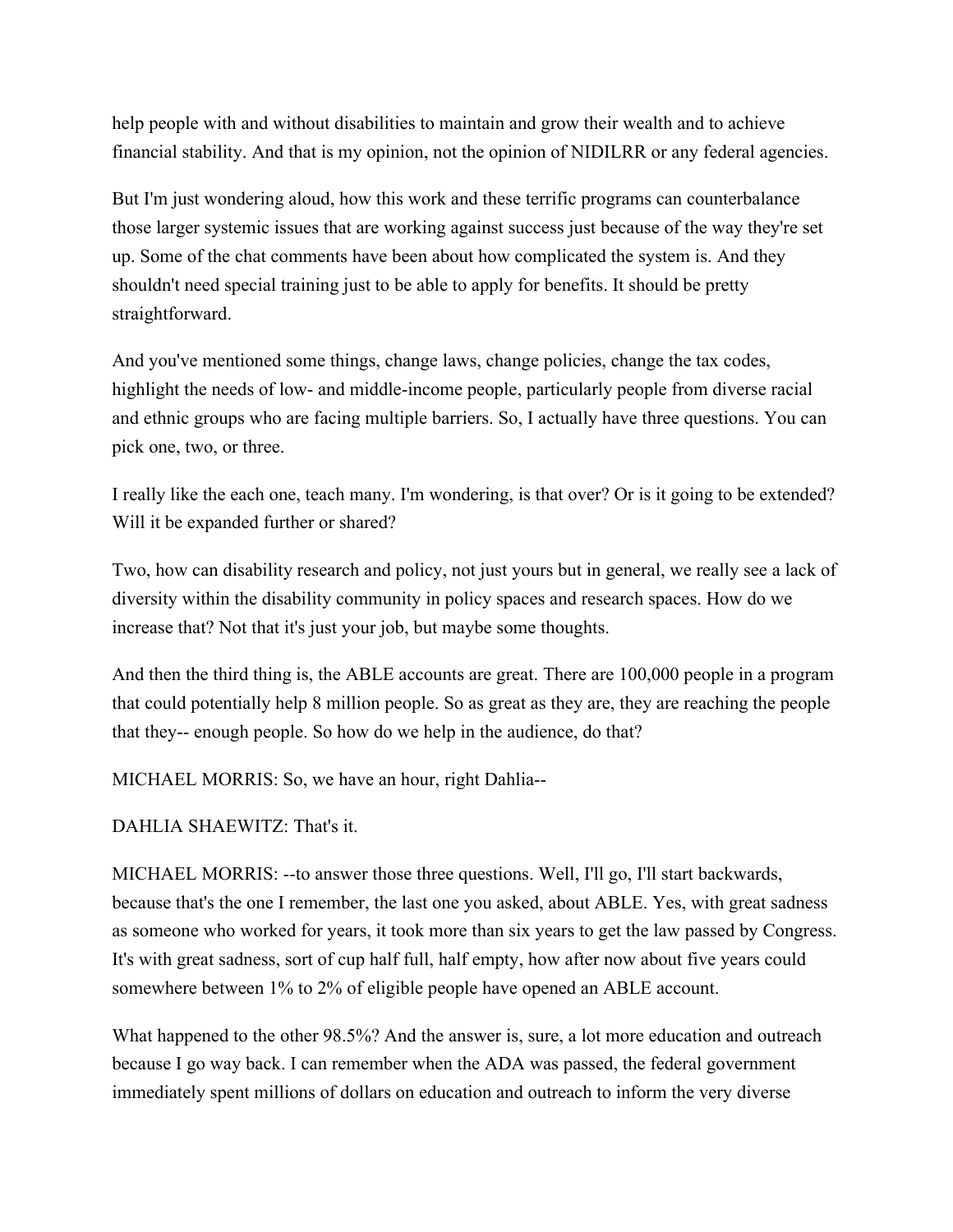disability community about their hard-won rights and its implications across so many environments, work, the community, everything.

Not a penny was spent by the federal government to help education and outreach. Now, it's never too late. I've been very fortunate. We have the ABLE National Resource Center, because of financial companies believing in the work of NDI, even companies who have no stake. They have nothing to gain. I mean, it's not their product, but they believe in the common better good that families and individuals with disabilities need to have this option to have. It's a private safety net, really, and not lose your public benefits.

But I'm still waiting, and it's a new administration. I'm still waiting. I took advantage of this situation to talk a lot about ABLE, because there is never too much discussion, too much education or outreach. But it needs to be more disciplined. It needs to be cross systems.

Why isn't every child in a special education-- getting an IEP-- at the time that that's reviewed at some point during the year, being told about ABLE? Why isn't every vocational rehabilitation client, customer, being told about ABLE? Why isn't everyone on a home and community-based Medicaid waiver being told about ABLE?

I can't use the word, but I'll use it anyway. It's criminal because we all know better. And same thing goes for disability-related organizations, who, how much effort are you making? Because every day, we talk to an individual, an adult with a disability, and we talk to a family who said, I just learned about ABLE. How is that possible? So, there's more to be done.

Your other question is, your middle question was, yes. Yes, we all share the responsibility and obligation to make our research teams more diverse. Diverse, in terms of people with different types of disability, different educational backgrounds that represent different disciplines, as well as making sure nothing about us without us, that the very research questions are helped inform by an active discussion through all steps in the research process, including, what's the best way to translate this new knowledge to all of the appropriate stakeholders? I forget what your first question was, though.

KATHLEEN MURPHY: I think--

MICHAEL MORRIS: We better move on, though.

KATHLEEN MURPHY: Yes. Yeah, we want to give Piper a chance to give her reaction.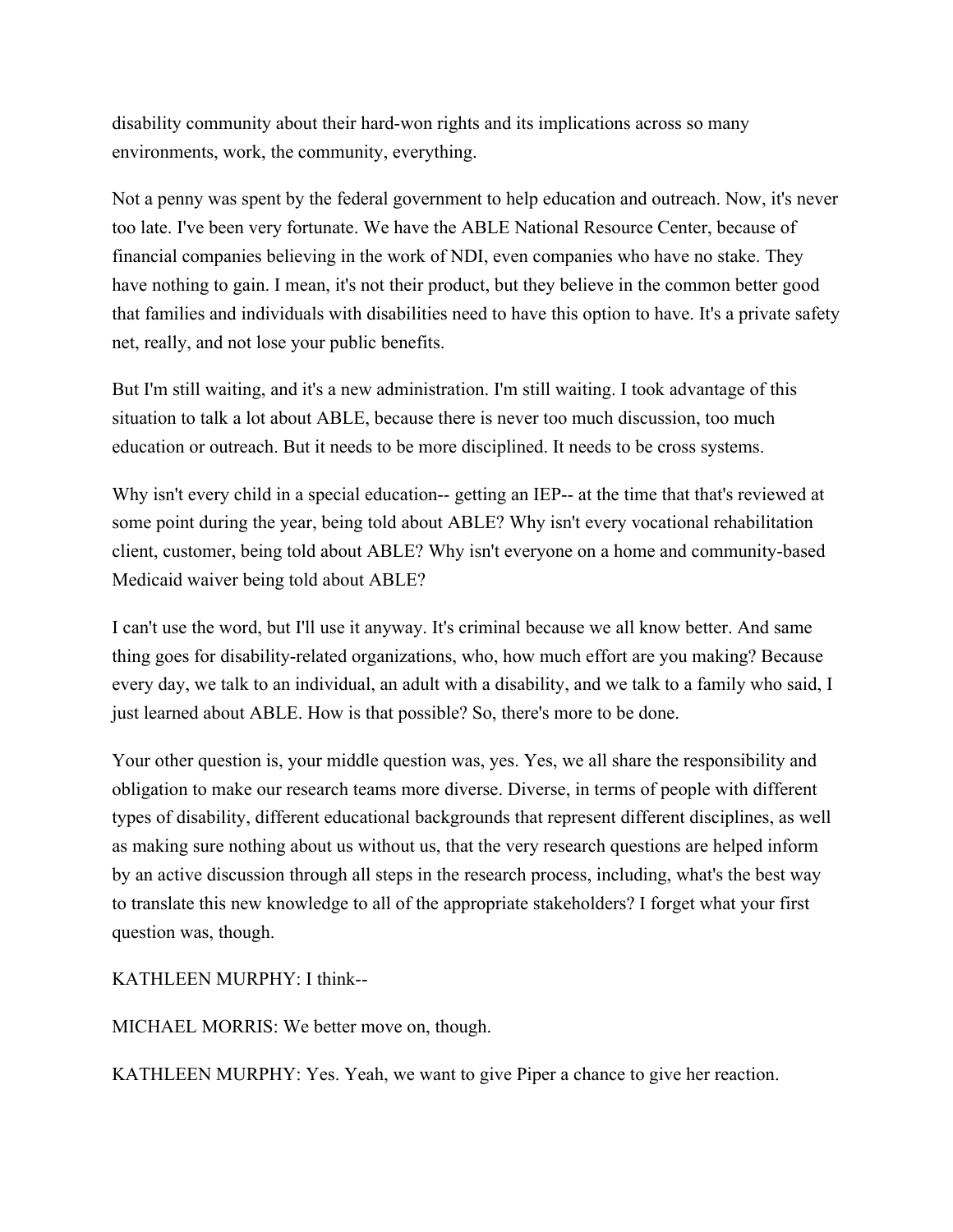PIPER HANSEN: Thank you. I had very similar questions to Dahlia too, so we can go back to some of them. But I just wanted to say thank you for kind of outlining these very complex and, dare I say, kind of very intimidating topics of finances and tax code and legislation. And it was very easy to follow and lots of information that I hadn't heard before. So, I was excited to be a part of this.

And I really thought that there was specific textbook examples of how research really led to different programming. And even in the chat, Jessica mentioned all of the SNAP letters now have information about the EITC program too, which is a very passive kind of intervention strategy, but I think really helpful in kind of getting the news out. So, I'd love if you could share maybe a couple of other simple examples of what has been helpful and kind of spreading the word. And again, kind of building off of what Dahlia was asking, how can everyone support you.

MICHAEL MORRIS: Yeah. I'm going to boil it down to this. Across the federal government, state government, county, every level of government, we have spent millions of on research as to why more people with disabilities aren't in the employment-- aren't in the labor force. Many of us have worked on that research, and we know our peers who have worked on it.

If there was just \$1.00 for every \$10 the NIDILRR and other federal agents, social security, RSA, and other agencies, as well as private foundations, which spend on its-- employment is not the end goal. It's the means to the end goal, the end goal being financial health, financial stability, and as it says in the ADA, advancing economic self-sufficiency. So, all of us, whether you're in a decision-making position or you're a researcher, or you're a person with a disability, why isn't there more of a focus that-- literally, there are more people with disabilities going to college than ever before. There are more people with disabilities in the workforce than ever before. It's not where it should be, but the numbers keep going up.

Why isn't it essential that we're also helping build a financially literate population of people with disabilities or making informed decisions? Understand you start saving early, and it will change your life later. Understand that ABLE might be a game changer for them. And that's for the service provider industry. That's for teachers. That's for rehabilitation counselors.

We don't see-- it's almost as if we believe the stereotype and that the disconnect, that asset development, savings, there's a disconnect that could ever happen for people with disabilities. But our research proves it does happen. ABLE is proving it is happening. And it's really a call out to all of us. There should be an annual convocation across federal agencies with the private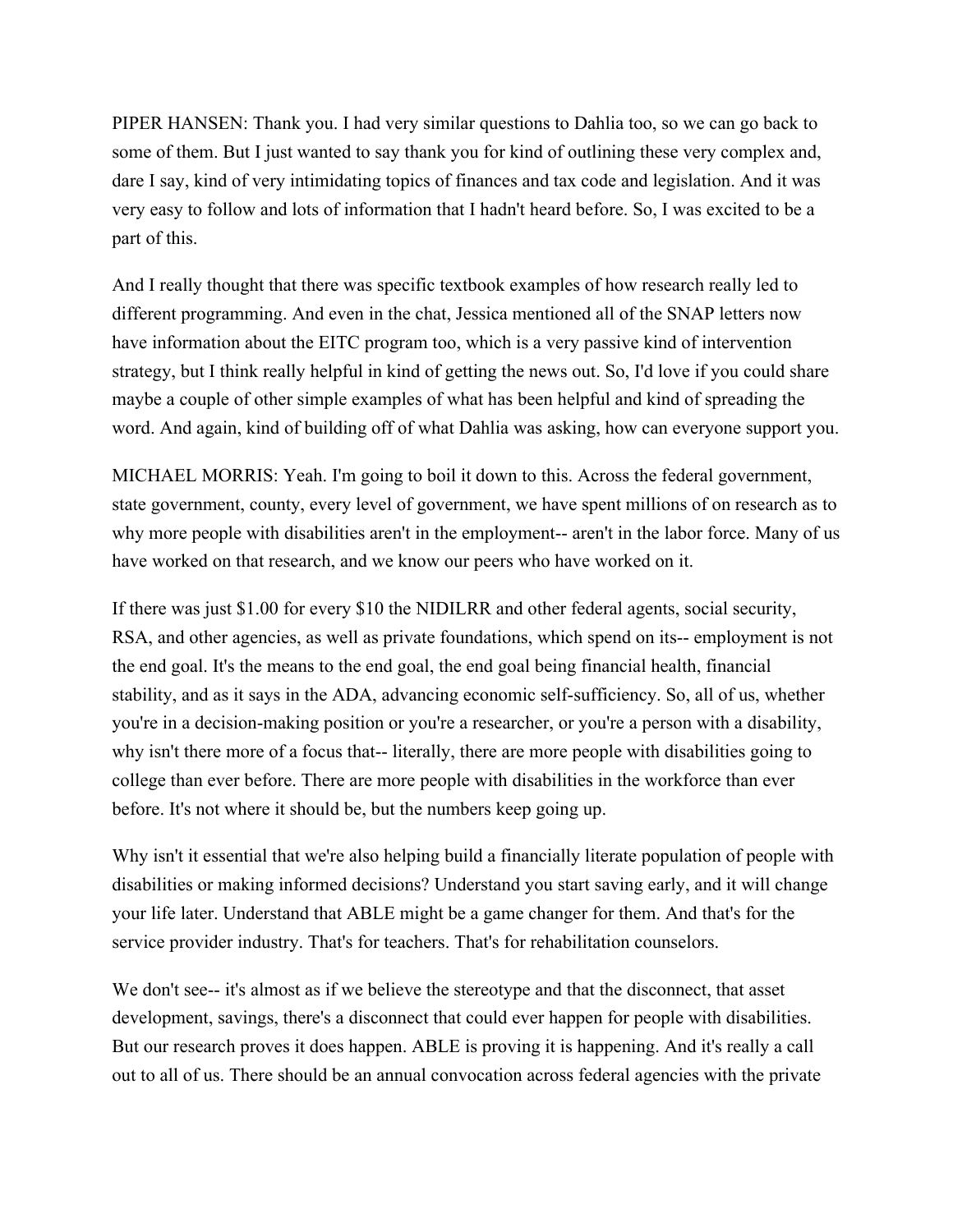sector. How do we build assets and make people with disabilities part of the collective wealth and builders of the economy in this country?

KATHLEEN MURPHY: Exactly. So, thank you, Piper. We did put in the chat; we will go a little bit into our break session just so we can finish out this Q&A. I'm going to give Marsha a chance to speak.

MARSHA ELLISON: Thank you, Kathleen. And thank you, Michael. That was just a phenomenal presentation and evidence of how NIDILRR-funded research can actually turn into real policy change that impacts people's lives in a significant way. It's great to hear that.

I have a question for you. As you were laying out the 900 organizations, including the IRS and SSA and all of these government agencies that, to me, are unreachable, and we know in knowledge translation theory that being able to identify these levers, these lynchpins that actually make change, is necessary. You can't just disseminate wildly and hope for the best. How did you do that? How did you make that happen?

MICHAEL MORRIS: Well, it doesn't happen instantly. And it doesn't happen individually as much as it takes collective action. So really, two parts to it, tenacity and collaboration to draw upon agencies. And then I have to say, just luck sometimes, because you have to find a leader inside, particularly we did, inside the IRS, inside social security, that are not agencies easy to penetrate for anyone.

But we were able to find someone who, and someday we'll transcend this, but they had a son or they had a daughter with a disability. That wasn't the purpose of their job. They had nothing to do with disability.

But we came knocking on, cold knock on the door, raising issues that they said, oh my gosh, this is about my family. And so, the door the door opened. My concern with public policy, and you're going to get to hear next from Bobby, who's been at this for so long and so successfully, is we haven't yet hit the point, whether it's with a federal agency or with a member of Congress, where they get these issues without the family connections. That that's kind of my point.

I'm so glad they do have the family connection because that gets us through the door. And then they get others to listen, and it's that personal story that makes a difference, plus quantitative research data makes a difference. But I would have thought, by this point in my life, we would have transcended societal norms to be a new paradigm.